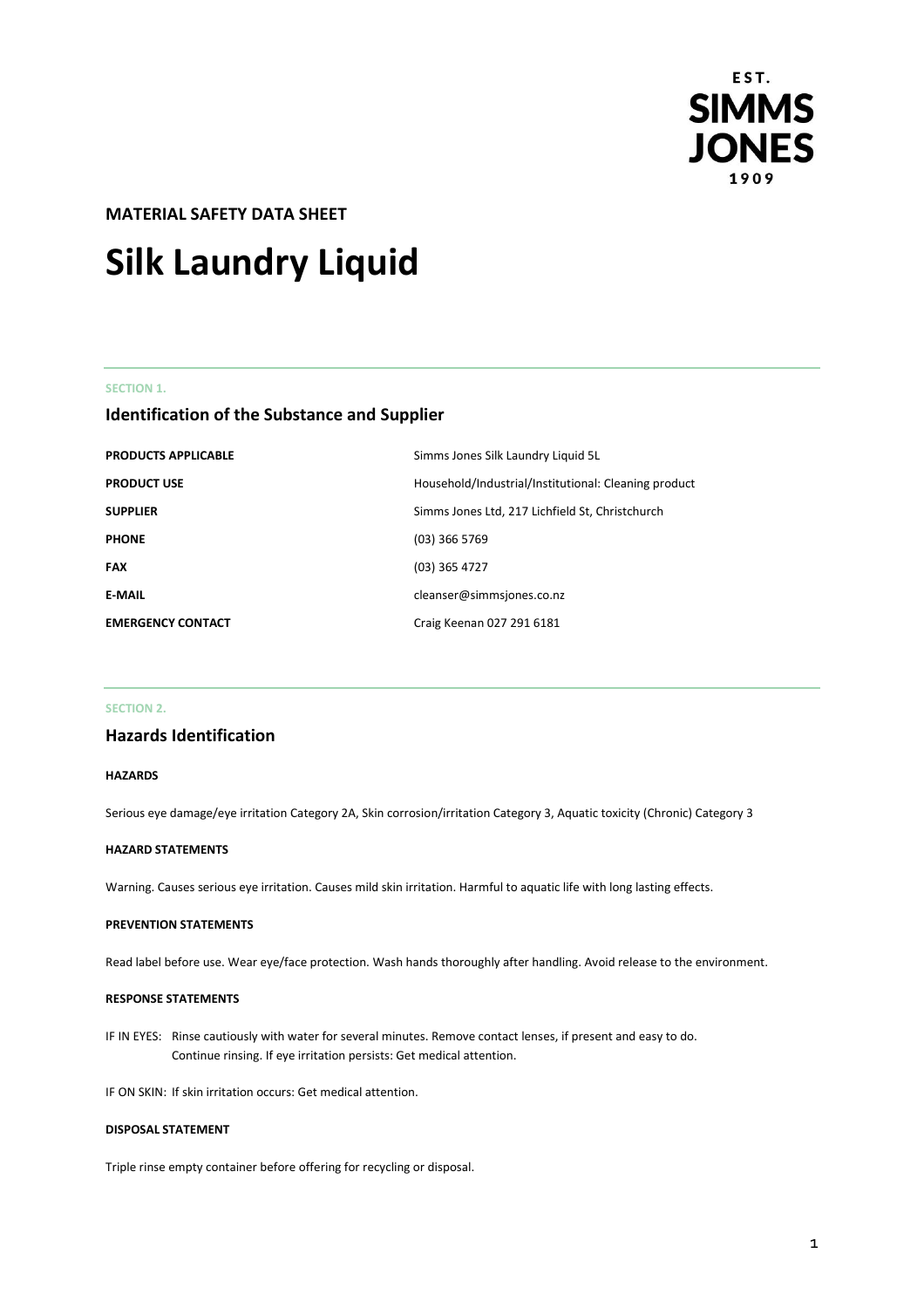#### **SECTION 3.**

# **Composition and Information on Ingredients**

| <b>INGREDIENT</b>                | <b>PROPORTION</b> | <b>CAS NUMBER</b> |
|----------------------------------|-------------------|-------------------|
| Sodium Laureth Sulphate          | < 10%             | 68585-34-2        |
| Sodium Dodecylbenzene Sulphonate | < 10%             | 25155-30-0        |
| Coconut Diethanolamide           | < 10%             | 68603-42-9        |
| Bronopol                         | $< 1\%$           | 55965-84-9        |

#### **SECTION 4.**

#### **First Aid Measures**

**IF IN EYES:** Rinse cautiously with water for several minutes. Remove contact lenses, if present and easy to do. Continue rinsing. If eye irritation persists: Get medical attention.

**IF ON SKIN:** If skin irritation occurs: Get medical attention.

#### **SECTION 5.**

# **Fire-Fighting Measures**

| <b>EXTINGUISHING MEDIA</b>      | Foam, CO <sub>2</sub> , dry chemical, or fine water spray            |
|---------------------------------|----------------------------------------------------------------------|
| <b>COMBUSTION PRODUCTS</b>      | Oxides of carbon, sulphur, and nitrogen                              |
| <b>FIRE-FIGHTING PROCEDURES</b> | Firefighters to wear self-contained breathing apparatus and suitable |
|                                 | protective clothing                                                  |

#### **SECTION 6.**

# **Accidental Release Measures**

**EMERGENCY PROCEDURES** No special procedures required **ENVIRONMENTAL PRECAUTIONS** No special precautions required

**SPILL CONTROL** COLLECT LEAKING In Sealable containers, absorb liquid in inert absorbent, and wash contaminated area with plenty of water. NOTE: Spills are slippery.

#### **SECTION 7.**

# **Handling and Storage**

| <b>HANDLING PRECAUTIONS</b> | Wear eve/face protection. Wash hands thoroughly after handling. Use all  |
|-----------------------------|--------------------------------------------------------------------------|
|                             | precautions for handling the product in handling the empty container and |
|                             | residue.                                                                 |
| <b>STORAGE</b>              | Store in a cool, dry place. Keep out of reach of children.               |
|                             |                                                                          |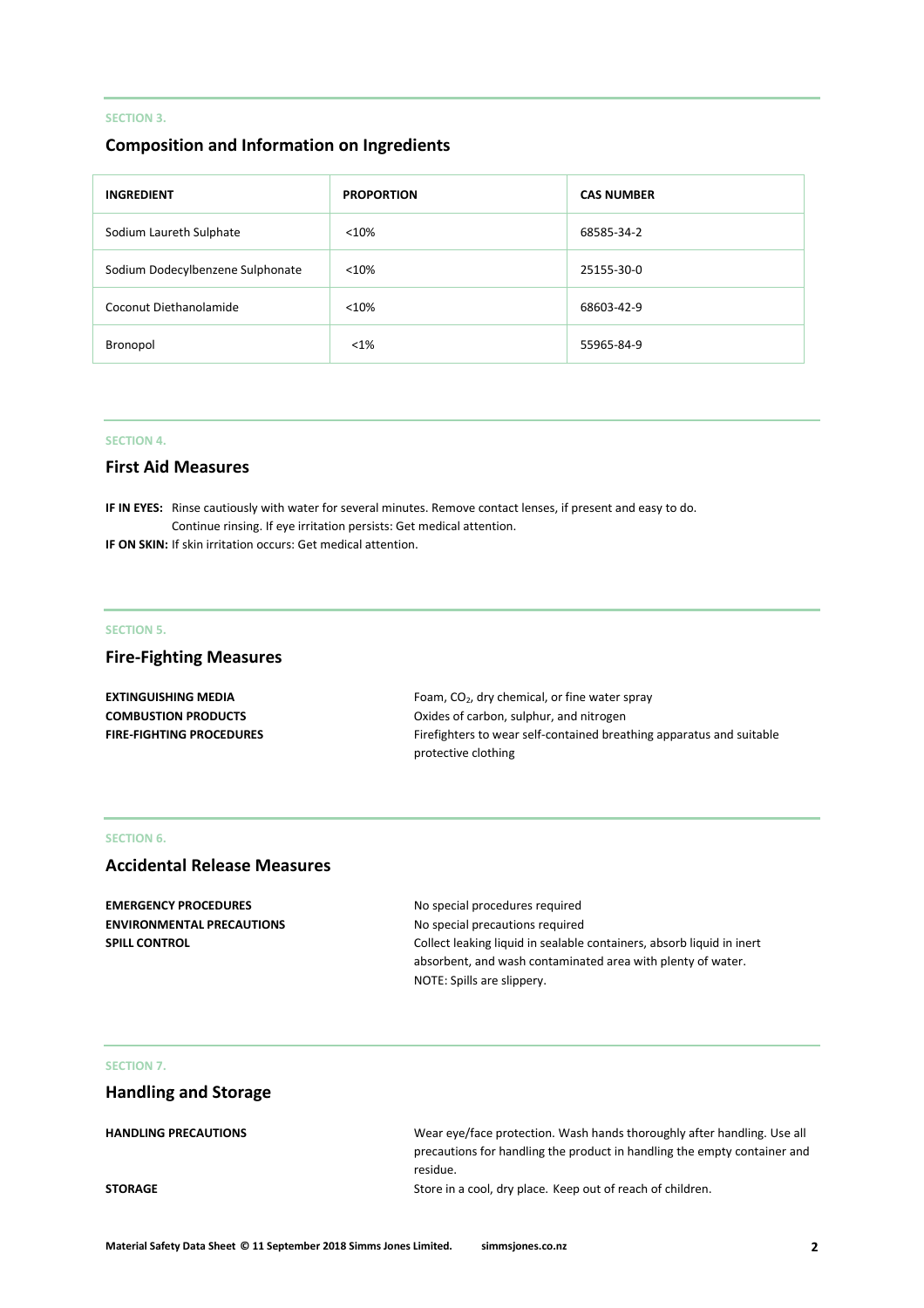#### **SECTION 8.**

# **Exposure Controls/Personal Protection**

**PROTECTIVE GLOVES** Not required **EYE PROTECTION** Splash-proof goggles

**EXPOSURE LIMITS EXPOSURE LIMITS No value assigned for this specific material by Worksafe ENGINEERING CONTROLS** Ensure ventilation is adequate. Keep containers closed. **RESPIRATORY PROTECTION** No respiratory protection required

#### **SECTION 9.**

# **Physical and Chemical Properties**

| <b>APPEARANCE</b>                       | Thick, c |
|-----------------------------------------|----------|
| <b>ODOUR</b>                            | Floral   |
| <b>ODOUR THRESHOLD</b>                  | Not Ava  |
| рH                                      | $8-9$    |
| <b>MELTING POINT/FREEZING POINT</b>     | <0ºC     |
| <b>INITIAL BOILING POINT</b>            | >100°C   |
| <b>FLASH POINT</b>                      | Not Fla  |
| <b>FLAMMABILITY</b>                     | Not Fla  |
| <b>FLAMMABILITY OR EXPLOSIVE LIMITS</b> | Not Fla  |
| <b>VAPOUR PRESSURE</b>                  | Not De   |
| <b>VAPOUR DENSITY</b>                   | Not De   |
| <b>RELATIVE DENSITY</b>                 | 1.05     |
| <b>SOLUBILITY</b>                       | Comple   |
| PARTITION CO-EFFICIENT: n-OCTANOL/WATER | Not De   |
| <b>AUTO-IGNITION TEMPERATURE</b>        | Not Ap   |
| <b>DECOMPOSITION TEMPERATURE</b>        | Not De   |
| <b>KINEMATIC VISCOSITY</b>              | Not De   |
|                                         |          |

Thick, clear blue liquid **Not Available Not Flammable Not Flammable Not Flammable Not Determined Not Determined** Completely miscible with water **Not Determined Not Applicable Not Determined Not Determined** 

#### **SECTION 10.**

# **Stability and Reactivity**

**STORAGE CONDITIONS** No special conditions required **INCOMPATIBLE SUBSTANCES** None known **HAZARDOUS DECOMPOSITION PRODUCTS** Oxides of carbon, sulphur, and nitrogen

**REACTIVITY REACTIVITY Not reactive with other chemicals or cleaners**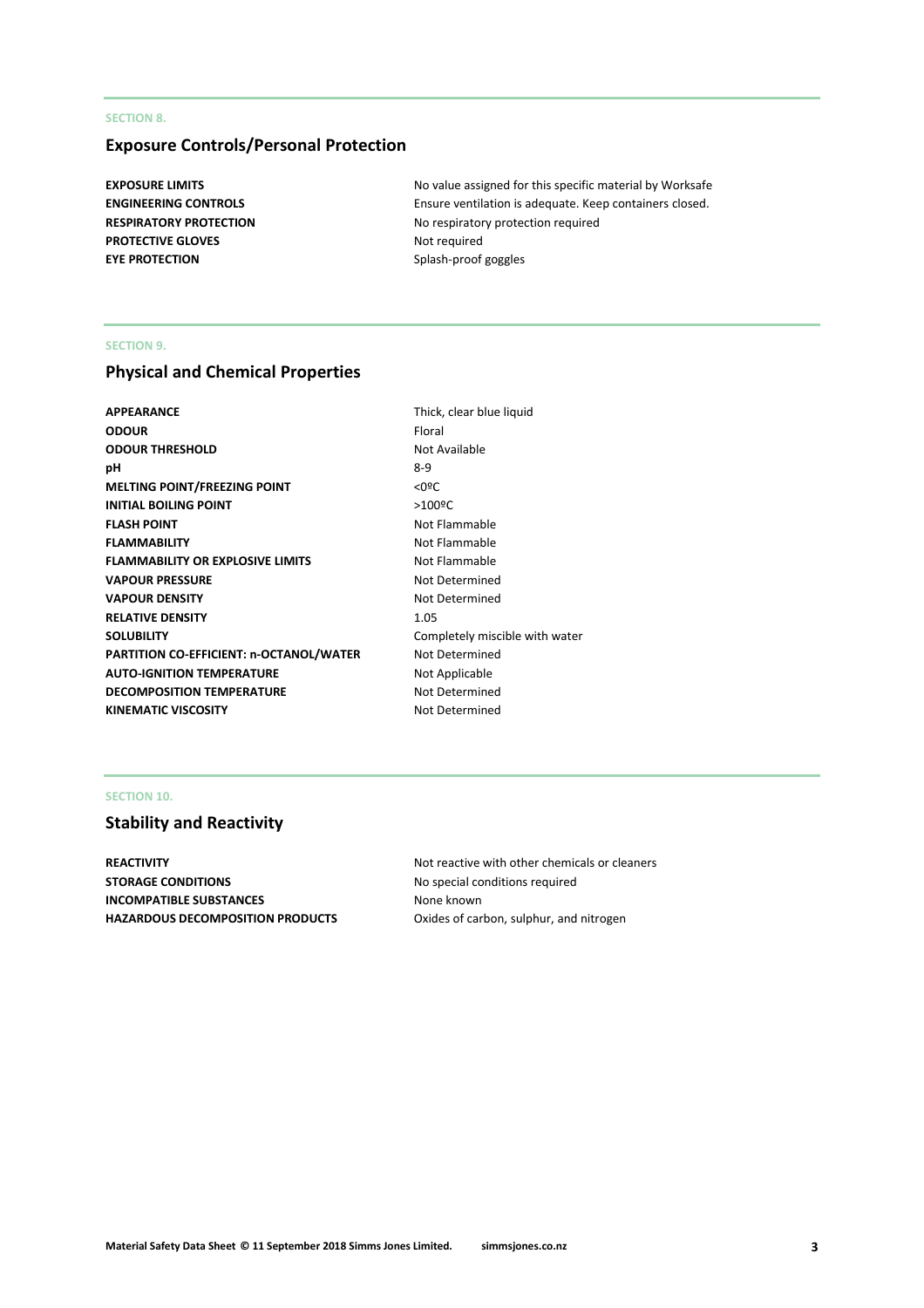#### **SECTION 11.**

## **Toxicological Information**

- **ACUTE TOXICITY NO ACUTE TOXICITY NO ACUTE SKIN CORROSION/IRRITATION** Causes mild skin irritation **SERIOUS EYE DAMAGE/IRRITATION** Causes serious eye irritation **RESPIRATORY OR SKIN SENSITISATION** No sensitisation **GERM CELL MUTAGENICITY** No data available **CARCINOGENICITY** Not carcinogenic **REPRODUCTIVE TOXICITY** No reproductive toxicity **SPECIFIC TARGET ORGAN TOXICITY -SINGLE EXPOSURE** No specific organ toxicity **-REPEATED EXPOSURE** No specific organ toxicity **ASPIRATION HAZARD** No aspiration hazard
	-

#### **TOXICITY**

#### **SODIUM DODECYLBENZENE SULPHONATE**

CLASSIFICATION: 8.3A Corrosive to ocular tissue SPECIES: Rabbit RESULT: Severe irritant SOURCE: NTP NOTE: 8.3A at 47% and above

CLASSIFICATION: 6.3A Irritating to the skin REMARK: Classification based on calcium dodecylbenzene sulphonate (CAS no. 26264-06-2) NOTE: 6.3A at 5% and above

#### **SODIUM LAURETH SULPHATE**

CLASSIFICATION: 6.3A Irritating to the skin RESULT: R38 Irritating to skin SOURCE: SDS, Neodol 25-3S/27 (27% SLS), Shell New Zealand Ltd, Version 1, 13/11/01

#### **COCONUT DIETHANOLAMIDE**

STUDY: Rabbit, OECD Guideline 405 "Acute Eye Irritation/Corrosion" RESULT: Highly irritating REMARK: After 21 days a persisting opacity in the corona was observed in some animals. Because the substance was previously found to be irritating on the skin, only 0.01ml of the undiluted substance was applied to the rabbit's eye, i.e. 10% of the OECD standard. SOURCE: Henkel KGaA Duesseldorf. (38). Classification and Labelling of Surfactants, dated from 12 October 1990,

European Committee of Organic Solvents and their Intermediates, Brussels (1990). (39). Kaestner W., Henkel KGaA, unpublished data, Archive No. 870293 (1987).

#### **SECTION 12.**

## **Ecological Information**

**BIODEGRADABILITY** Rapidly Degradable **BIOACCUMULATIVE POTENTIAL** Not Bioaccumulative **MOBILITY IN SOIL** NOT Determined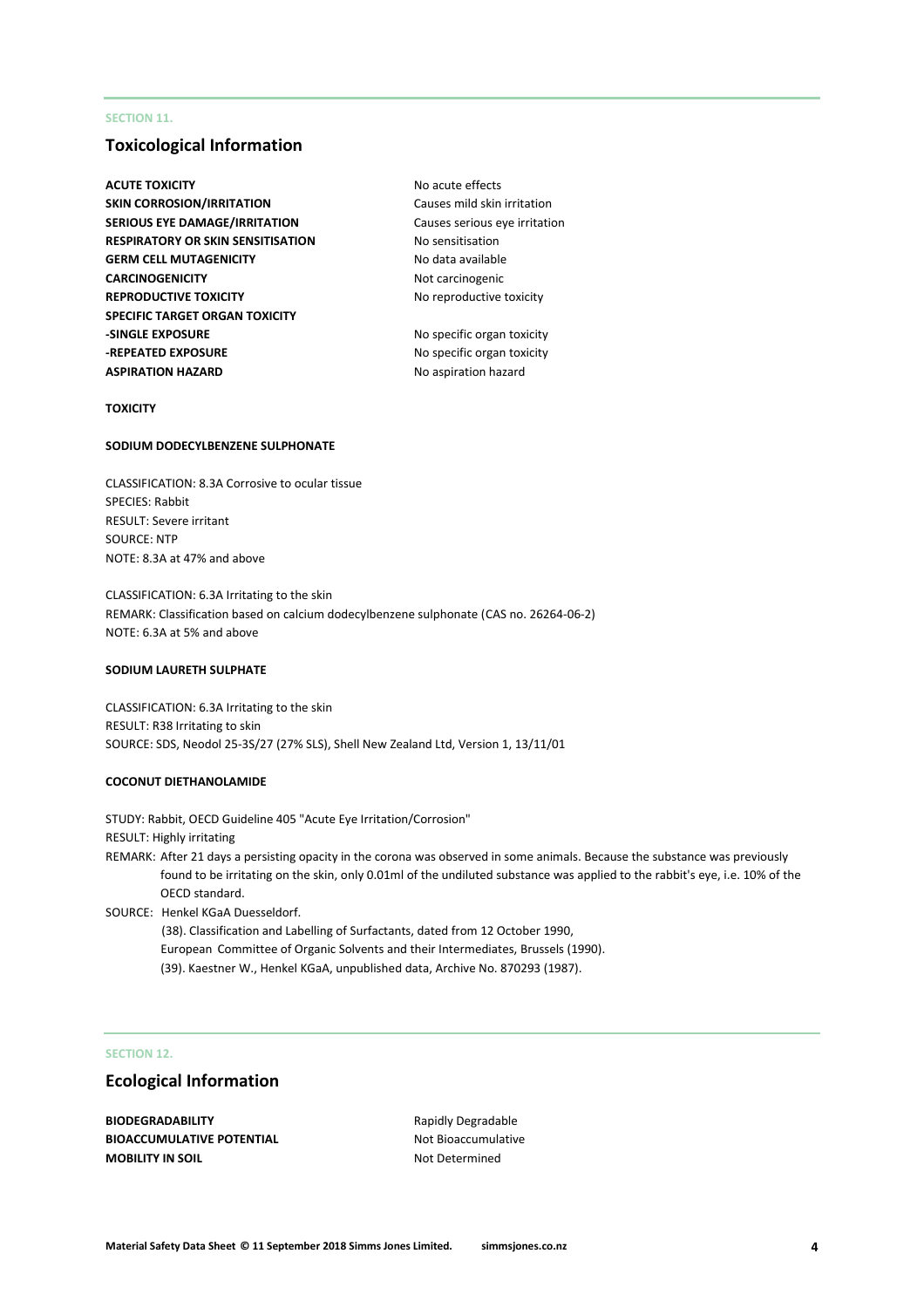| ECOTOXICITY      |                                                                                                                                                                                                                |
|------------------|----------------------------------------------------------------------------------------------------------------------------------------------------------------------------------------------------------------|
|                  | SODIUM DODECYLBENZENE SULPHONATE                                                                                                                                                                               |
| <b>ACUTE</b>     |                                                                                                                                                                                                                |
|                  | STUDY: Cod (Gadus morhua), static, 96 h, LC <sub>50</sub>                                                                                                                                                      |
|                  | VALUE: 1 mg/L (based on nominal concentration)                                                                                                                                                                 |
|                  | SOURCE: Swedmark et al. (1971). International Programme on Chemical Safety Environmental Health Criteria 169 (1996),                                                                                           |
|                  | Linear Alkylbenzene Sulfonates and Related Compounds.                                                                                                                                                          |
|                  | STUDY: Water flea (Daphnia magna), static, 48 h, EC <sub>50</sub> (intoxication)                                                                                                                               |
| VALUE: 5.88 mg/L |                                                                                                                                                                                                                |
|                  | SOURCE: Reference number 344. Office of Pesticide Programs: 2000: Environmental Effects Database:<br>Environmental Fate and Effects Division, United States Environmental Protection Agency, Washington, D.C.  |
|                  | STUDY: Algae, IC <sub>50</sub>                                                                                                                                                                                 |
| VALUE: 9.1 mg/L  |                                                                                                                                                                                                                |
|                  | SOURCE: Human and Environmental Risk Assessment [HERA review,                                                                                                                                                  |
|                  | http://www.heraproject.com/files/HERA-LAS%20revised%20April%202013%20Final1.pdf]                                                                                                                               |
| <b>CHRONIC</b>   |                                                                                                                                                                                                                |
|                  | STUDY: Marine species, NOEC                                                                                                                                                                                    |
|                  | VALUE: <0.02 mg/L                                                                                                                                                                                              |
|                  | SOURCE: Swedmark et al. (1971). International Programme on Chemical Safety Environmental Health Criteria 169 (1996),<br>Linear Alkylbenzene Sulfonates and Related Compounds.                                  |
|                  | STUDY: Crustacean, NOEC                                                                                                                                                                                        |
|                  | VALUE: 0.2-10 mg/L                                                                                                                                                                                             |
|                  | SOURCE: Swedmark et al. (1971). International Programme on Chemical Safety Environmental Health Criteria 169 (1996),<br>Linear Alkylbenzene Sulfonates and Related Compounds.                                  |
|                  | STUDY: Algae, NOEC                                                                                                                                                                                             |
|                  | VALUE: 0.24-5 mg/L (depending on the organism and parameter tested)                                                                                                                                            |
|                  | SOURCE: Swedmark et al. (1971). International Programme on Chemical Safety Environmental Health Criteria 169 (1996),                                                                                           |
|                  | Linear Alkylbenzene Sulfonates and Related Compounds.                                                                                                                                                          |
|                  | BIOACCUMULATIVE: No                                                                                                                                                                                            |
| STUDY:           | Bluegill (Lepomis Macrochirus); whole body, muscle, gall bladder; 0.5 mg/L; 21 days; aerated well water;<br>ring labelled LAS (average chain length 11.7 (45% C11, 36.5% C12, 18.5% C13)); flow-through system |
| REMARKS:         | 1. All bioconcentration plateau levels (7-21 days)                                                                                                                                                             |
|                  | 2. Highest bioconcentration factor of body organs                                                                                                                                                              |
| SOURCE:          | Kimerle, R.A. et al. (1981)                                                                                                                                                                                    |
|                  | RAPIDLY DEGRADABLE: Yes                                                                                                                                                                                        |
|                  | STUDY: Water, dissolved oxygen content, OECD screening test                                                                                                                                                    |
|                  | RESULT: 66% decrease in dissolved oxygen content in 14 days, decreases linearly for 14 days and then levels off                                                                                                |
|                  | SOURCE: Keck, E. and Grunwald, U. (1979)                                                                                                                                                                       |
| <b>BRONOPOL</b>  |                                                                                                                                                                                                                |
| ACUTE            |                                                                                                                                                                                                                |
|                  | STUDY: Opossum shrimp (Mysid), 48 h, EC <sub>50</sub>                                                                                                                                                          |
| VALUE: 1.6 mg/L  | SOURCE: USEPA Office of Prevention, Pesticides, and Toxic Substances Database                                                                                                                                  |
|                  | STUDY: Rainbow trout, 96 h, LC <sub>50</sub>                                                                                                                                                                   |
|                  |                                                                                                                                                                                                                |
| VALUE: 20 mg/L   | SOURCE: Ref No: 344. Office of Pesticide Programs (2000) Pesticide Ecotoxicity Database.                                                                                                                       |
|                  | Environmental Fate and Effects Division, USEPA, Washington, D.C. [ECOTOX]                                                                                                                                      |
| CHRONIC          |                                                                                                                                                                                                                |
|                  | STUDY: Water flea (Daphnia), NOEL                                                                                                                                                                              |
| VALUE: 0.56 mg/L |                                                                                                                                                                                                                |
|                  | SOURCE: USEPA Office of Prevention, Pesticides, and Toxic Substances Database                                                                                                                                  |
|                  |                                                                                                                                                                                                                |
|                  |                                                                                                                                                                                                                |

# **SECTION 13.**

# **Disposal Considerations**

**DISPOSAL** DISPOSAL **DISPOSAL Triple rinse empty container before offering for recycling or disposal**